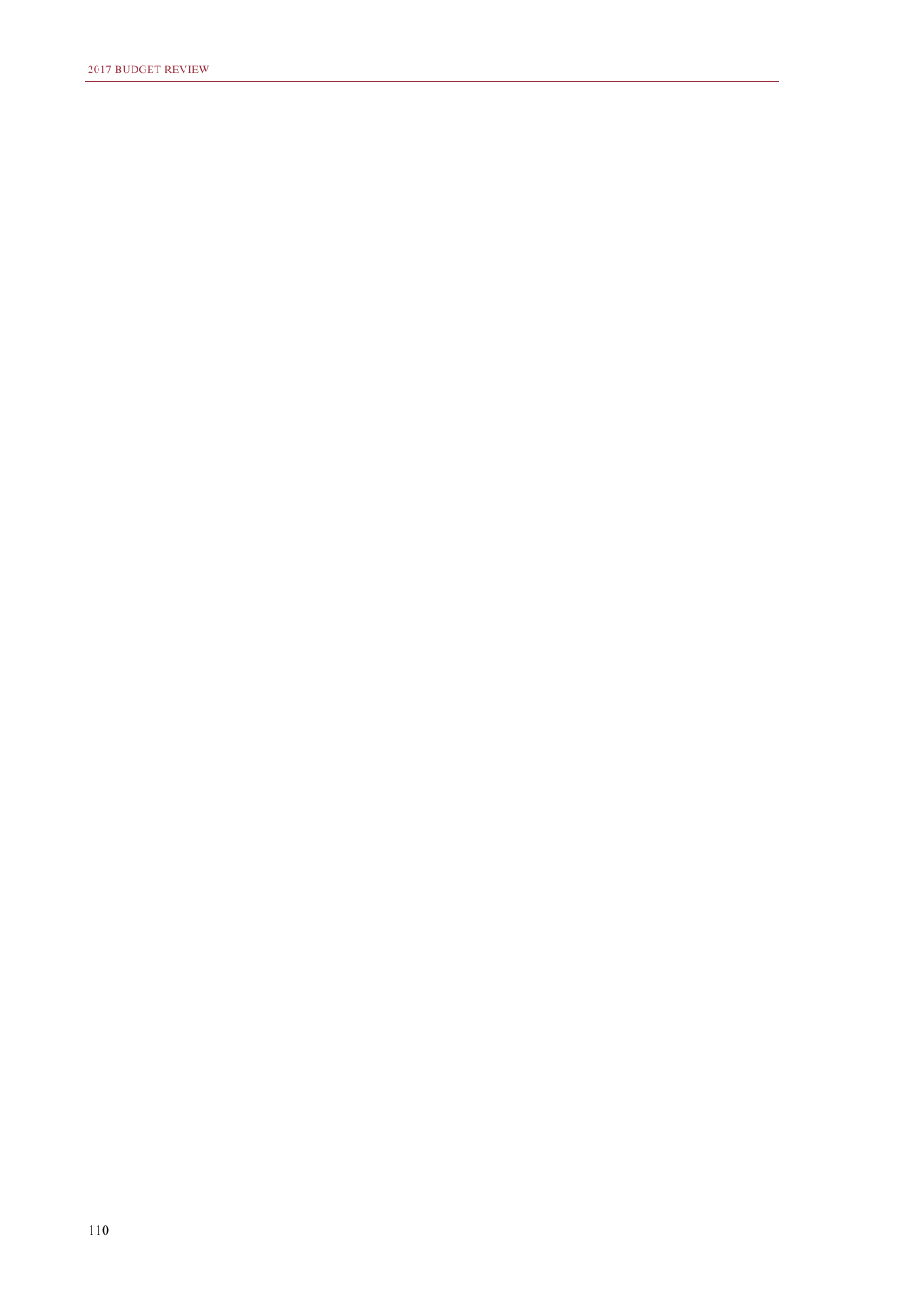# A

# **Report of the Minister of Finance to Parliament**

# **Introduction**

Section 7(4) of the Money Bills Amendment Procedure and Related Matters Act (2009) prescribes that the Minister of Finance submit an explanatory report to Parliament when tabling the annual budget. The report is to detail how the Division of Revenue Bill and the national budget give effect to (or why they have not taken into account) the recommendations contained in:

- Budgetary review and recommendation reports (BRRRs) submitted by committees of the National Assembly in terms of section 5 of the act.
- Reports on the fiscal framework proposed in the *Medium Term Budget Policy Statement* (MTBPS) submitted by the finance committees in terms of section 6 of the act.
- Reports on the proposed division of revenue and the conditional grant allocation to provinces and local government set out in the MTBPS submitted by the appropriations committees in terms of section 6 of the act.

# **Budgetary review and recommendation reports**

Section 5 of the act sets out the procedure to be followed by the National Assembly committees for assessing the performance of each national department before the budget is introduced. Through this procedure, committees are required to prepare BRRRs that assess the department's performance on service delivery given available resources, and the effectiveness and efficiency of the department's use and allocation of those resources. The reports may also include recommendations on the future use of resources.

The relevant portfolio committees tabled the BRRRs in October and November 2016. Given the large number of reports, a separate document will be tabled in Parliament with detailed responses to the portfolio committees' recommendations. In many instances, the different committees made similar recommendations. Below is a summary of the common issues raised.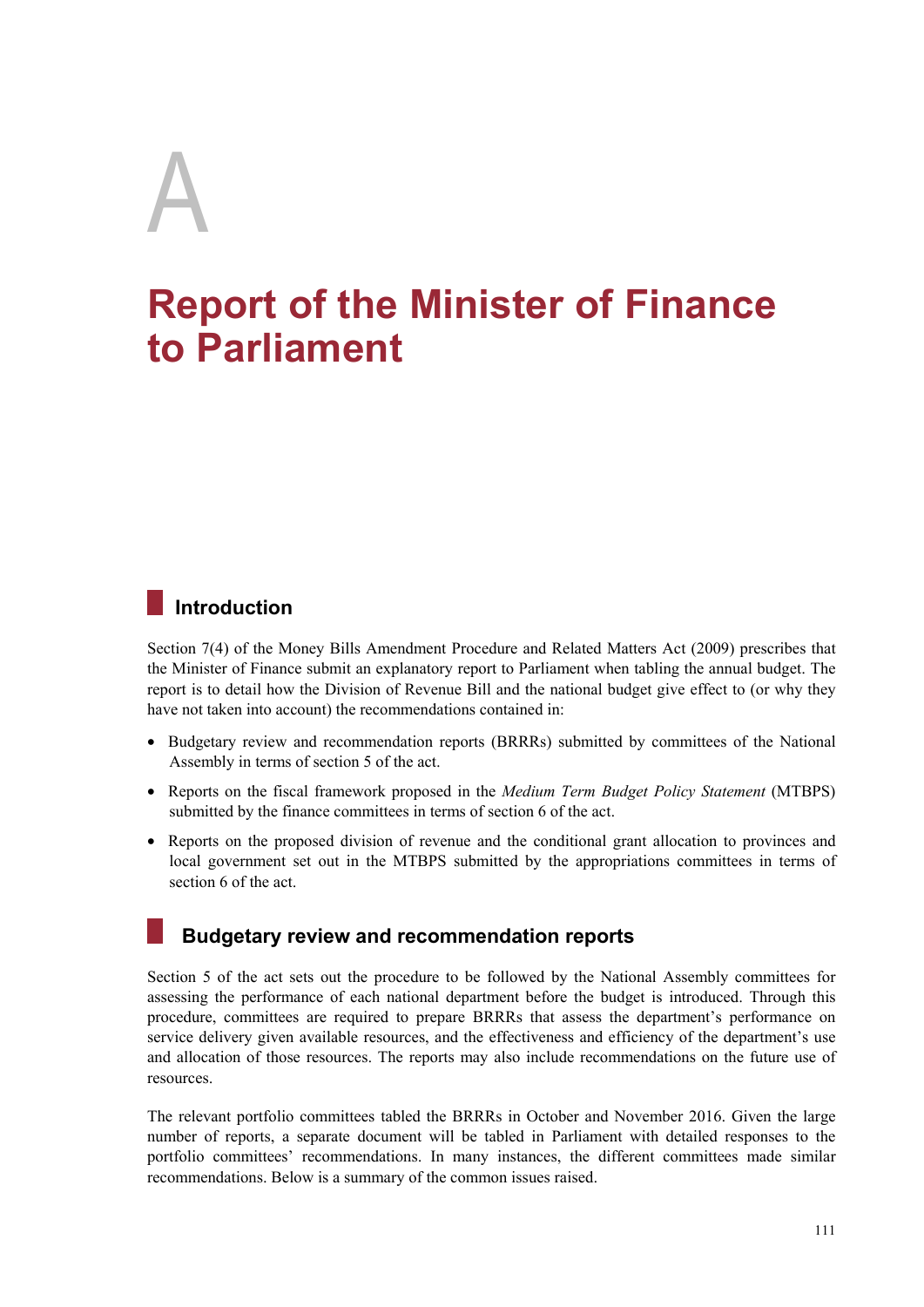# **General issues**

- Additional funding is needed to improve the capacity of development finance institutions to meet the goals of the National Development Plan (NDP).
- Strategies should be developed to expedite the settlement of land restitution claims given the programme's significant funding.
- There needs to be a funding framework that encourages the efficient use of public resources through prudent financial management by departments and entities.
- A long-term funding solution should assist departments with losses caused by foreign currency exposure.
- Additional funding should be provided and steps taken to counter the effects of drought on the agricultural sector.
- The need to fill critical posts for departments and entities.
- Consideration should be given to producing the BRRRs earlier.
- Funding arrangements for certain programmes need to be reviewed.
- A review of the infrastructure grants framework is needed.
- Issues raised in previous BRRRs should be addressed.

Some committees also recommended that additional budget allocations be made available for particular programmes, sub-programmes or other budget items. However, the scope for additional funding is limited given the constrained fiscal outlook. Departments, public entities and constitutional institutions were required to reprioritise funds within their existing baselines to fund new priorities. Should the fiscal outlook improve, recommendations for additional funding may be considered in future budget processes.

The rest of this report details the Minister of Finance's response to matters contained in the other committee reports. Where different reports make the same recommendations, responses have not been repeated.

# **Recommendations of the Standing Committee on Appropriations on the 2016 MTBPS**

# **Identification of programmes at risk with regards to budget execution**

*The Minister of Finance should ensure that the National Treasury, in partnership with the Department of Planning, Monitoring and Evaluation (DPME), develops systems and mechanisms targeted at identifying those programmes and spending areas that are most at risk with regards to budget execution. These identified programmes and spending areas are to be submitted to the committee.* 

The DPME is leading government's effort to evaluate programmes. The National Treasury works closely with the DPME to identify programmes and spending areas that are at risk in respect of budget execution. A full presentation will be available for the committee's consideration during the course of 2017.

# **Guidelines to contain personnel costs without affecting service delivery**

*The Minister of Finance should ensure that the National Treasury, in partnership with the Department of Public Service and Administration (DPSA) and the DPME, develops comprehensive cost-containment guidelines targeted at national and provincial departments of education and health, ensuring that posts for critical staff are protected in relation to service-delivery requirements, payroll management is effective, and that all districts have costed human resource plans and innovative methodologies to contain costs without compromising service delivery.*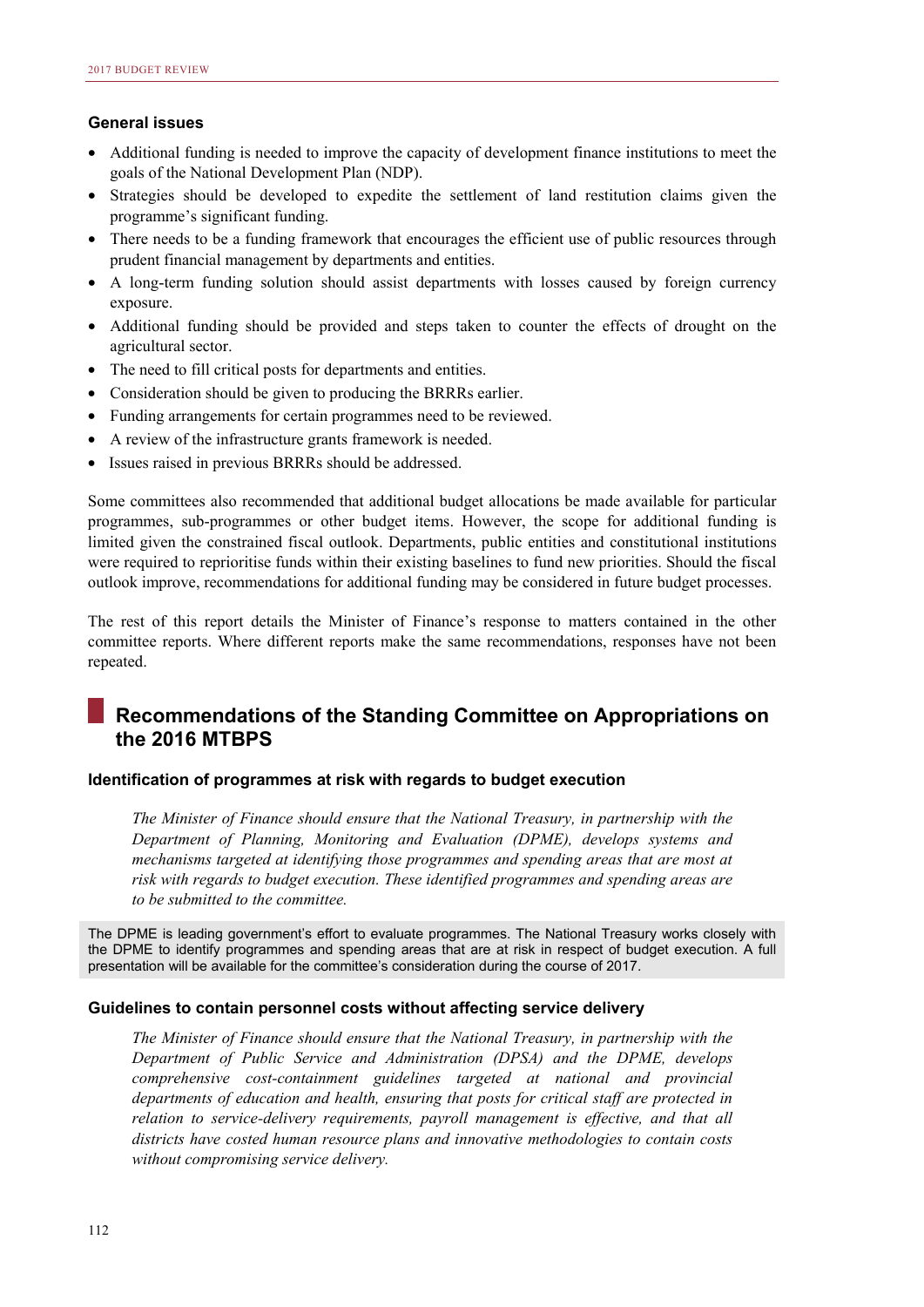Departments have prepared human resource budget plans indicating critical posts that have to be funded. Mechanisms for exiting non-critical posts such as employee-initiated severance packages are available within the current public service regulations, to implement where necessary. In some provinces, premiers' offices have taken control of payroll management. Provinces have been encouraged to budget adequately for health personnel, particularly for occupation-specific dispensation posts. Provinces have imposed restrictions on filling vacant posts, requiring all appointments, excluding health and education critical posts, to be approved by both the provincial treasury and the office of the premier.

The National Treasury agrees with the need to identify and protect critical posts, especially in areas where access to healthcare is already limited. In principle, the National Treasury believes that the prioritisation of posts is best done locally, and will continue to engage with the Department of Health and the Department of Education, and provincial treasuries, to find ways to manage budget pressures and to provide guidance on the best approach for critical posts in the context of constrained budgets.

The Minister of Finance and MECs for Finance have agreed that health service staff should be protected while containing administrative personnel expenditure. Only new vacant posts in health and education not budgeted for (particularly for new facilities) need the approval of the provincial treasuries and offices of the premier, because additional funding may be required. This will ensure that provinces keep to the set expenditure ceilings without negatively affecting service delivery.

# **Aligning resource planning with the NDP**

*The Minister of Finance should ensure that the National Treasury develops and publishes a*  long-term fiscal report that spans the timeframes outlined in the NDP. This will assist the *country in aligning resource planning towards long-term fiscal sustainability.* 

The National Treasury agrees with this recommendation. The intention is to expand the Fiscal Risk Statement (to be published as part of the 2017 MTBPS in October) to include more detail on the long-term fiscal outlook. As suggested by the committee, this will span the timeframes outlined in the NDP.

# **The impact of infrastructure projects on communities**

*The Minister of Finance should ensure that the National Treasury, in partnership with Statistics South Africa and the DPME, develops indicators that will assist national and provincial departments and state-owned entities to track the impact of infrastructure programmes on communities, including jobs and economic participation. These should assist in detecting challenges early to allow for rapid remedial response.*

The National Treasury agrees to a coordinated approach with Statistics South Africa and the DPME to improve the indicators used to track the impact of service delivery related to infrastructure. Statistics South Africa has established a system with readily available data based on community surveys and other statistics that it collates and reports. Well-designed monitoring frameworks should include performance indicators at input, activity, output and outcome levels to ensure that departments are able to monitor progress on policy objectives. The National Treasury will continue to support departments and public entities in refining monitoring frameworks to ensure that government objectives are consistently tracked and reported.

# **Outreach programmes on the use of reporting systems**

*The Minister of Finance should ensure that the National Treasury, in partnership with the DPME, embarks on education outreach programmes to all departments and state entities on the use and access to rich datasets contained in the prevailing systems of government such as, though not limited to, the Basic Accounting System and PERSAL.*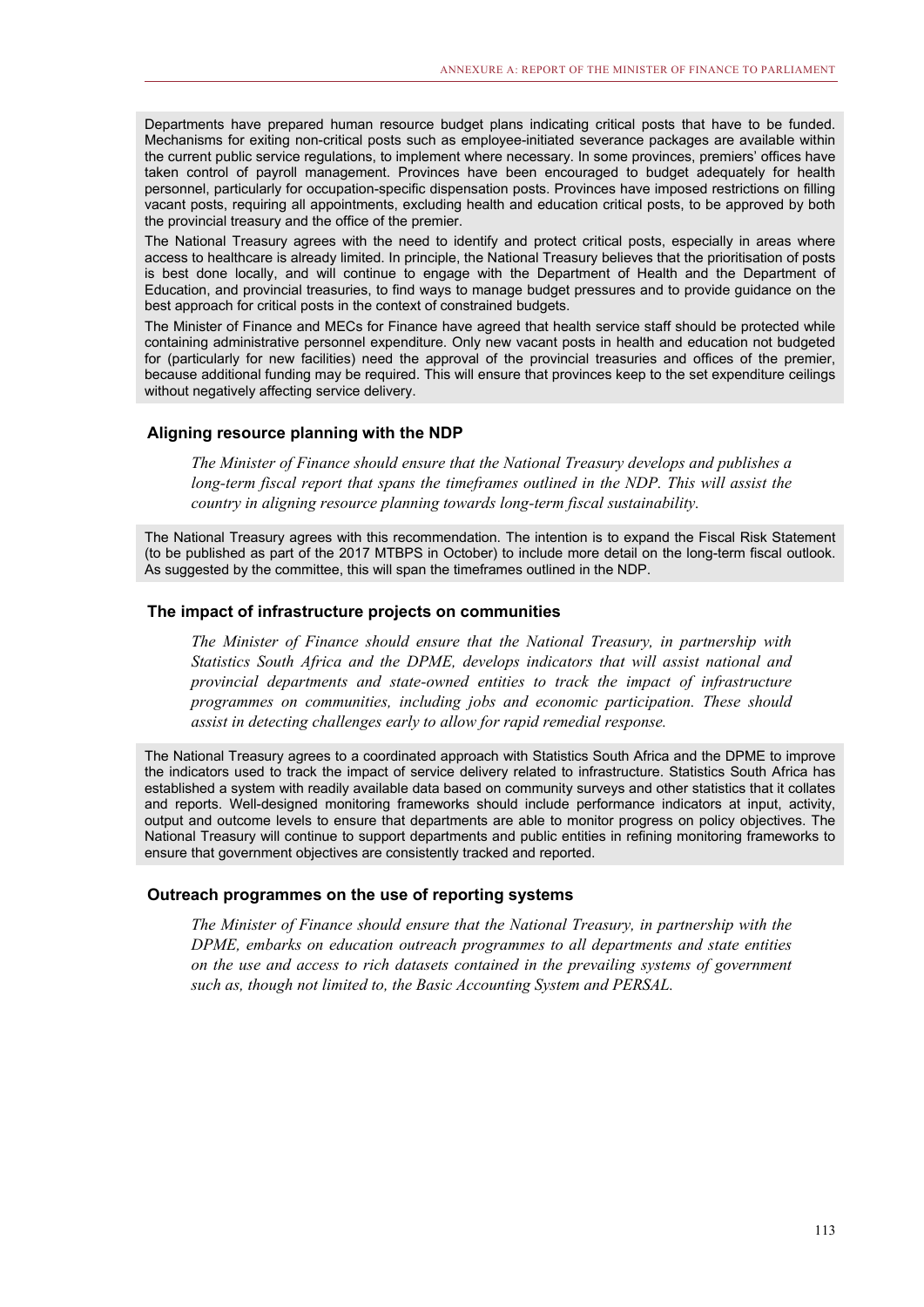A National Treasury survey on the use of systems for reporting purposes found that a high percentage of the sampled respondents did not know how to use reporting systems such as the Vulindlela Management Information System. This system provides access to the datasets contained in all the transversal transactional systems of government. Departments tend to use the Basic Accounting System, which is the main transactional system, for reporting. Budgets allowing, departments would benefit from extending their use to include the rest of the available systems for their reporting.

The move to an integrated financial management system will have a long-term effect. Implementing the system will require substantial adjustments and the retraining of data users, which will provide an opportunity to educate users and managers on the use of data from the various financial systems.

## **Growth-enhancing initiatives**

*The Minister of Finance should ensure that the National Treasury and the DPME, together with relevant stakeholders, cascade best practice in economic growth-enhancing initiatives and partnership models such as the Invest SA One Stop Shop, the CEO Initiative and the Presidential Business Working Group to provincial and local spheres of government.* 

An extensive programme of engagement with local and provincial government on the ease of doing business is under way. It includes work with the Department of Trade and Industry, the Government Technical Advisory Centre and the World Bank to disseminate best practice on how local government should work. The Department of Trade and Industry is the lead department in the Invest SA One Stop Shop initiative. The National Treasury is ready to support it in any way possible. The CEO Initiative has focused on national programmes. The National Treasury will share lessons learnt with the other spheres of government. A report on the suggestions from business will be shared with the Department of Cooperative Governance and Traditional Affairs for dissemination.

# **Instruction note on cost containment for major infrastructure projects**

*The Minister of Finance should ensure that the National Treasury considers formulating and developing cost-control instruction notes for all major infrastructure programmes of government, similar to the newly developed cost-control instruction notes governing school construction.* 

The Office of the Chief Procurement Officer issued an instruction note in 2015. The note gave effect to costcontrol measures for the construction of new primary and secondary schools and the provision of additional buildings at existing schools. The Office of the Chief Procurement Officer also published the Standard for Infrastructure Procurement and Delivery Management in November 2015, which became effective on 1 July 2016. The standard sets out a procurement framework for the planning, design, execution, tracking and monitoring of infrastructure projects. The office continues to consider similar interventions to improve efficiency and control measures where necessary.

# **Cost-containment measures for foreign missions**

*The Minister of Finance should ensure that the National Treasury considers formulating and developing special cost-control instruction notes for all foreign missions and immediately embarks on a comprehensive reprioritisation drive in South Africa's foreign missions.* 

The National Treasury will issue an instruction note to departments operating foreign missions. During the 2017 Budget process, the National Treasury has engaged with the Department of International Relations and Cooperation on the possible rationalisation of foreign missions and related costs. Over the medium term, the department has committed to implementing various initiatives, such as rescheduling existing foreign infrastructure projects, reviewing the foreign service dispensation, reducing voluntary membership fee contributions, and rationalising locally recruited personnel in foreign missions. Consequently, R183.6 million will be reprioritised from various goods and services items and payments for capital assets over the medium term.

# **Enhancing financial management capacity in departments and entities**

*The Minister of Finance should ensure that the National Treasury, together with the DPME, the Auditor-General of South Africa and relevant partners, strengthens targeted training and other capacity-enhancing initiatives aimed at those departments and state-*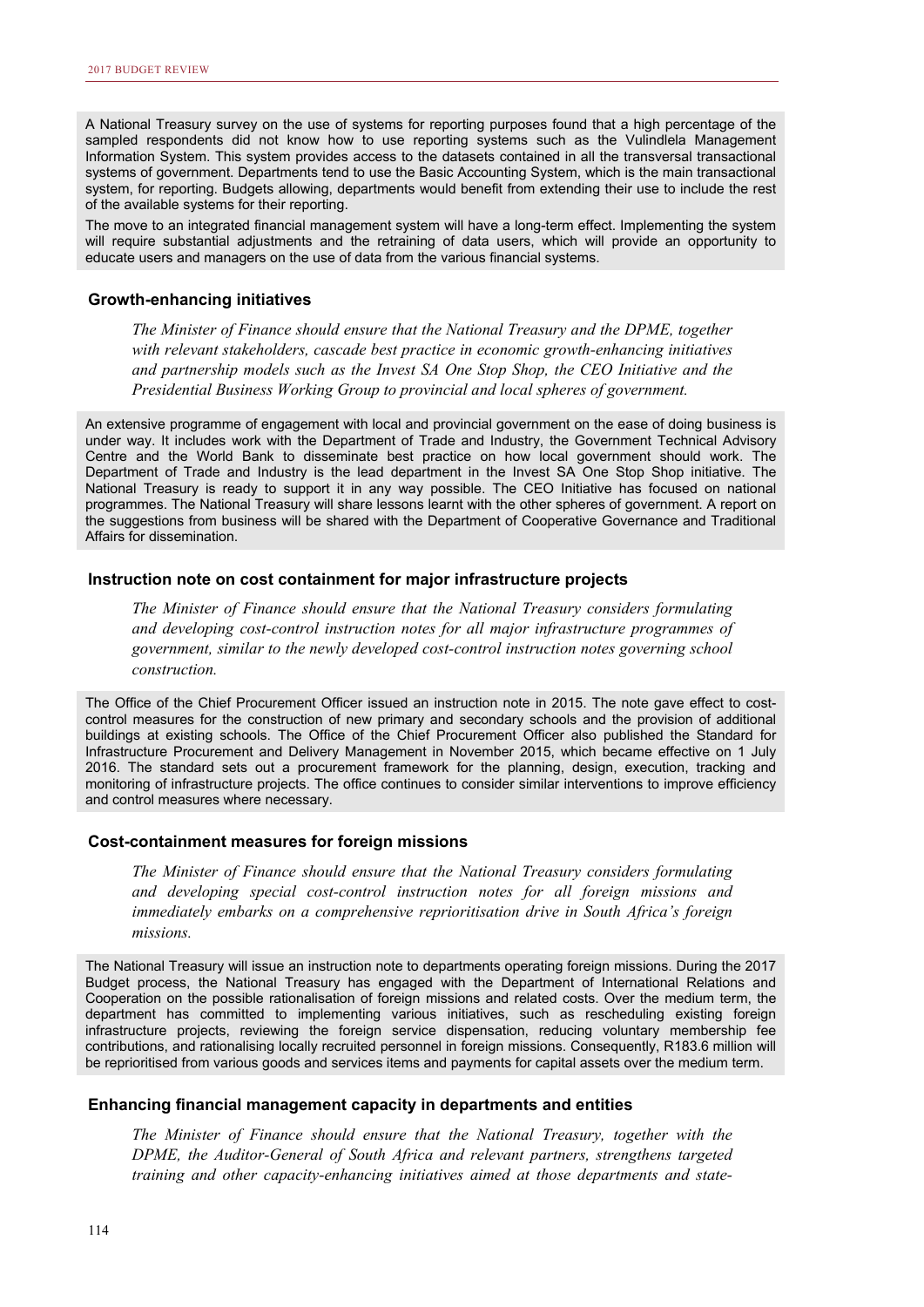*owned entities that are at risk in the areas of supply chain management, financial management, monitoring and evaluation functions, bolstering the internal control environment and internal audit functions.* 

The Capacity Development Strategy for Public Financial Management seeks to address the capacity constraints of the state in an integrated and holistic manner. The implementation of the strategy includes the design, development and piloting of various education and training solutions across government. Select programmes will become mandatory in an effort to develop generic core competencies. A public financial management portal has been designed and is being implemented to provide a platform for knowledge and information sharing, networking and learning. Relations with the relevant sector education and training authorities are being strengthened to ensure strategic alignment, funding and delivery of priority programmes. A draft business case on professionalising financial management and a draft framework for financial management education and training have been developed for consultation.

# **Introducing cost-containment targets into resource planning**

*The Minister of Finance should ensure that the National Treasury, in partnership with the DPME, considers the inclusion of comprehensive cost-containment targets in resource planning and budgeting frameworks to ensure enhanced emphasis of cost-containment principles in the implementation of government programmes.* 

The National Treasury agrees with the recommendation. It included a requirement in the 2017 MTEF guidelines that all national and provincial departments indicate and quantify their cost-containment initiatives when preparing budgets. The DPME is evaluating departmental planning processes and the effectiveness of the framework for strategic plans and annual performance plans.

# **Incorporating risk assessment in budget performance reports**

*The Minister of Finance should ensure that the National Treasury considers the inclusion of quarterly risk assessment reports in quarterly budget performance reports submitted to Parliament.* 

The National Treasury submits quarterly expenditure reports to Parliament and the analysis includes all the risks associated with under and overspending. The DPME, as the department responsible for budget performance reports, should develop a performance reporting framework and coordinate reporting on risk.

# **Rollout of basic social infrastructure to the poor**

*The Minister of Finance should ensure that the National Treasury considers formulating and developing innovative measures to minimise unit connection costs in rural areas while continuing the rollout of basic social infrastructure in the poorest and most vulnerable rural communities.* 

The norms and standards for delivering services to all households are determined by departments, ensuring that they consider the cost implications and trade-offs involved. In electrification, water and sanitation, this often means the trade-off between connections to infrastructure networks versus on-site solutions where there are no economies of scale to justify the costs relative to the benefits. Continual monitoring and feedback on the implementation of the national electrification programme (including non-grid connections) provides lessons for improving the provision of sustainable options for poorer communities.

# **Improving the management of government property**

*The Minister of Finance should ensure that the Office of the Chief Procurement Officer, together with the Department of Public Works and all relevant stakeholders, speedily revamps systems for the effective management of government property.*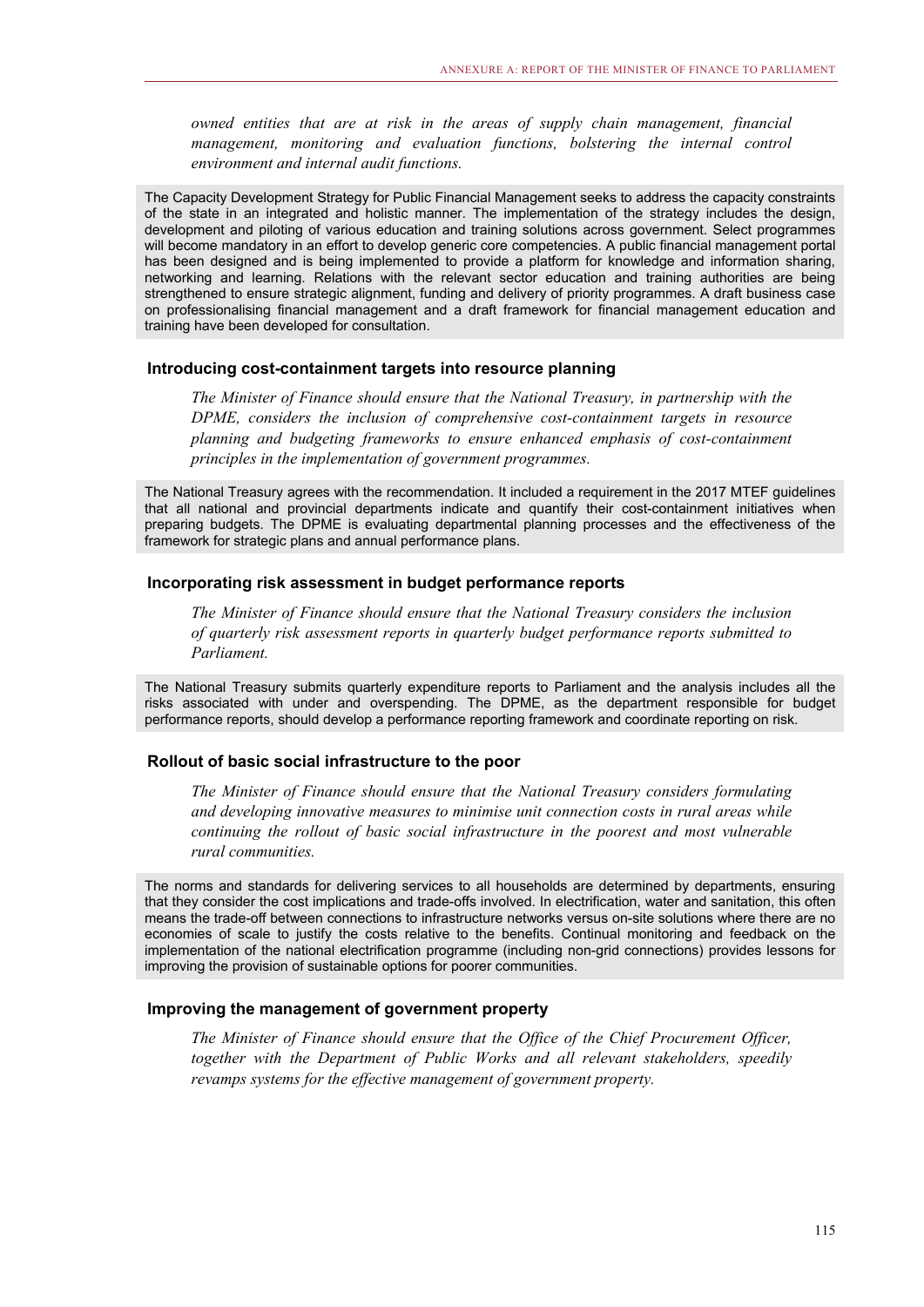The Department of Public Works has embarked on several initiatives to facilitate improvements in the management of government property. The department, through its Property Management Trading Entity, is finalising and verifying its asset register, which has begun to provide a more accurate account of the number of buildings or immovable assets in its portfolio. The trading entity has developed a user-charge model, which will enable the department to determine the real costs of providing government accommodation.

The Office of the Chief Procurement Officer, together with the Property Management Trading Entity, did a comparative analysis in 2015/16 of rentals paid by government versus market-related rentals. The sector has also been made aware of the reforms on procurement as well as government's implementation of a new framework for leasing procurement. Talks have started with holders of large portfolios and landlords to renegotiate leases. A new property empowerment policy is being developed and a property management and leasing framework has been developed. The standard for leasing and letting for the public sector is expected to be issued by 1 April 2017 for use across government.

The National Treasury will continue to support the Department of Public Works and the Property Management Trading Entity in their work to introduce more effective and efficient asset management practices that could unlock the vast and underexploited economic potential in government's immovable asset portfolio.

# **Earmarking of funds for early childhood development programmes**

*The Minister of Finance should ensure that the National Treasury puts in place measures to ensure that funds earmarked for early childhood development (ECD) programmes are used only for that specific purpose and prioritise emphasis on the quality of the programme directed at concrete efforts at foundational learning and teaching.* 

Provincial departments of education are responsible for the delivery of Grade R. Provincial departments of social development are responsible for ECD for children aged 0-4 years old. Each provincial department of education and social development has an ECD budget programme that funds components of ECD. Provincial treasuries have an oversight role and monitor spending on a monthly basis and link spending to the objectives.

The new *early childhood development grant* coming into effect in 2017/18 will enable the Department of Social Development to ring-fence funds for the expansion of ECD and to facilitate compliance with the National Integrated Early Childhood Development Policy. Provinces will not be able to use conditional grant funding to replace funding for items that they have previously allocated to ECD subsidies. This ensures that any investment provinces have made in ECD in the past remains within the ECD budget. If a child is subsidised in one year, the place that child holds will continue to be subsidised indefinitely – the number of children subsidised will not decrease. Part of the Department of Social Development's responsibilities under the new conditional grant will be to develop a standardised reporting framework and monitoring tool for the grant and to take appropriate action in cases of non-compliance with the conditional grant framework.

## **The importance of inclusive economic growth**

*The Minister of Finance should ensure that the National Treasury and all relevant stakeholders develop and roll out a detailed programme identifying all factors needed for the attainment of inclusive growth and incorporate these into dialogues with legislatures, departments and other role players so as to outline concrete steps that need to be taken and to emphasise the importance of inclusive economic growth as a necessary condition to support radical social and economic transformation.*

The National Treasury is developing a detailed plan for these key factors, which it will share with the National Planning Commission, the DPME, the Department of Cooperative Governance and Traditional Affairs, the Department of Trade and Industry and the Department of Economic Development for careful consideration to inform the development of inclusive growth strategies.

# **Timely payment of teachers and nurses**

*The Minister of Finance should ensure that the National Treasury puts in place measures to ensure that payments for personnel in critical positions such as teachers, nurses and all other school and hospital staff are timeous and adhere to agreed employment contracts. No teacher or nurse should be unpaid following the rendering of services.*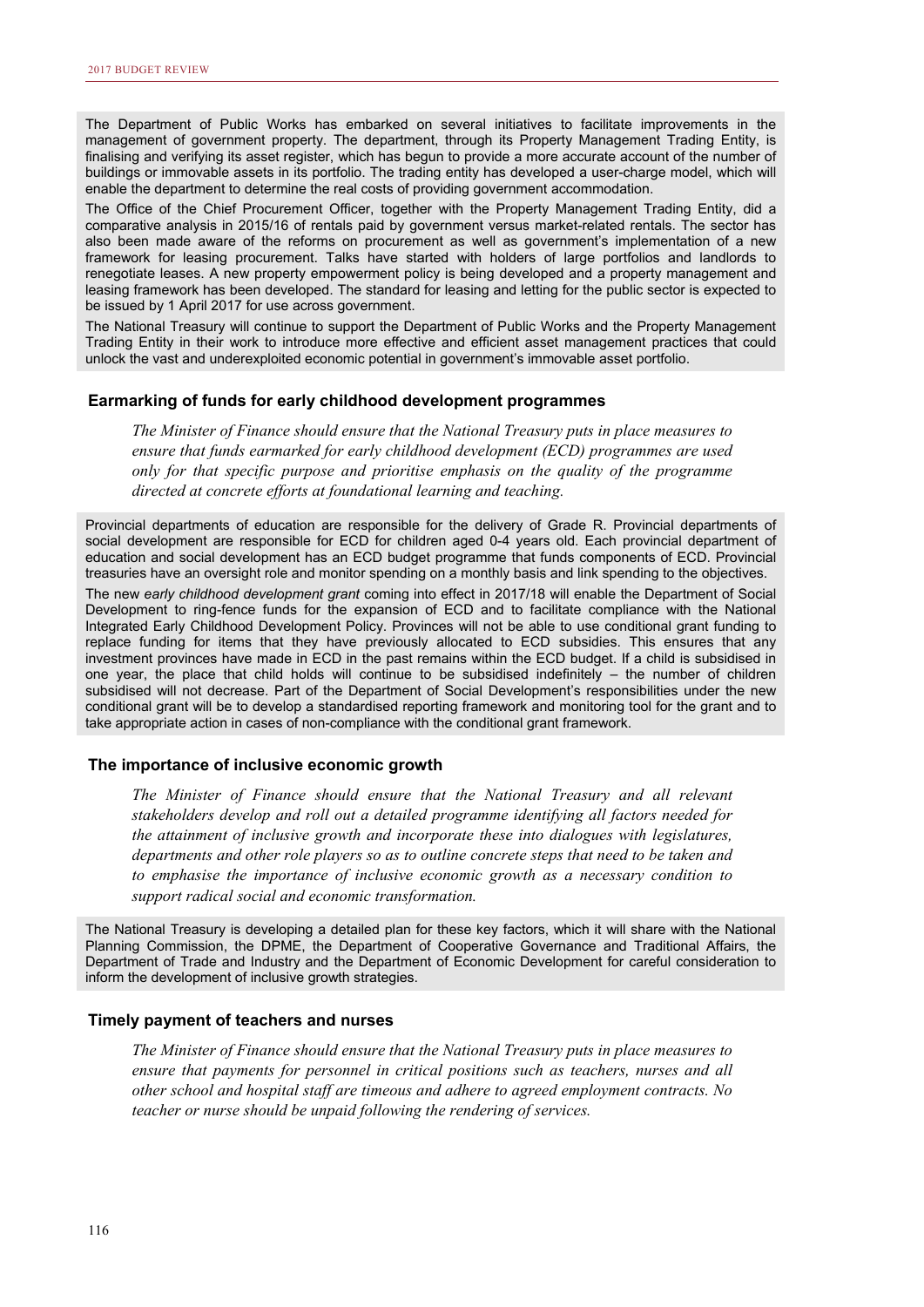The government relies on a payroll and personnel management system called PERSAL. The system is well maintained and programmed to release payments to staff promptly. Provinces have to ensure that correct and adequate information is captured on the system on time. There are specialised units within the National Treasury, the DPSA and the State Information Technology Agency that ensure that PERSAL is working well to avoid non-payment of staff.

# **Social and behavioural change programmes to reduce non-communicable diseases**

*The Minister of Finance should ensure that the National Treasury, together with the Department of Health, considers ways of leveraging resources within available funds for the provision of social and behavioural change programmes. This will highlight the importance of good nutrition, especially in children and poor communities, so as to reduce the prevalence of non-communicable diseases. This should have a positive effect on quality of life trajectories of children, especially in rural and disadvantaged communities.*

The Minister of Finance announced in the 2016 Budget the decision to introduce a tax on sugar-sweetened beverages to address obesity and the non-communicable disease burden in South Africa. The National Treasury is committed to working with the Department of Health to support initiatives alongside the sugar tax to decrease the incidence of obesity and non-communicable diseases. Decreasing the public's preference and demand for unhealthy food products through education, and detecting and preventing non-communicable diseases, are critical to reducing obesity. The Department of Health's integrated school health programme promotes healthy habits among school children.

# **Reprioritisation of funds within the Department of Communications**

*The Minister of Finance should ensure that the National Treasury, together with the Department of Communications, embarks on a comprehensive reprioritisation programme within the Department of Communications' portfolio so as to realise efficiencies and leverage savings towards the funding of the Department of Communications in the areas of basic office infrastructure and critical personnel support services and critical programmes such as the digital terrestrial television project.* 

The Department of Communications and the National Treasury have embarked on a reprioritisation exercise to fund critical personnel support services and the digital terrestrial television project. As a result, R32 million has been reprioritised from the transfer payments to the South African Broadcasting Corporation over the medium term. The National Treasury, the Department of Communications and the Department of Public Works are looking at the accommodation requirements for the Department of Communications to determine the funding requirements for office accommodation.

# **Improving efficiency and effectiveness of spending on post-school education**

*The Minister of Finance and the Minister of Higher Education and Training should ensure that the National Treasury and the Department of Higher Education and Training consider the following to ensure efficiency, effectiveness and value for money in the post-school sector given the very significant funding expansions proposed:* 

- *Embarking on a comprehensive budget reprioritisation programme in all sector education training authorities for maximum outlays towards training and supporting learners, artisans, apprentices and students.*
- *That the Office of the Chief Procurement Officer conducts a comprehensive review of major costs drivers within the post-school sector and all state entities in the post-school sector.*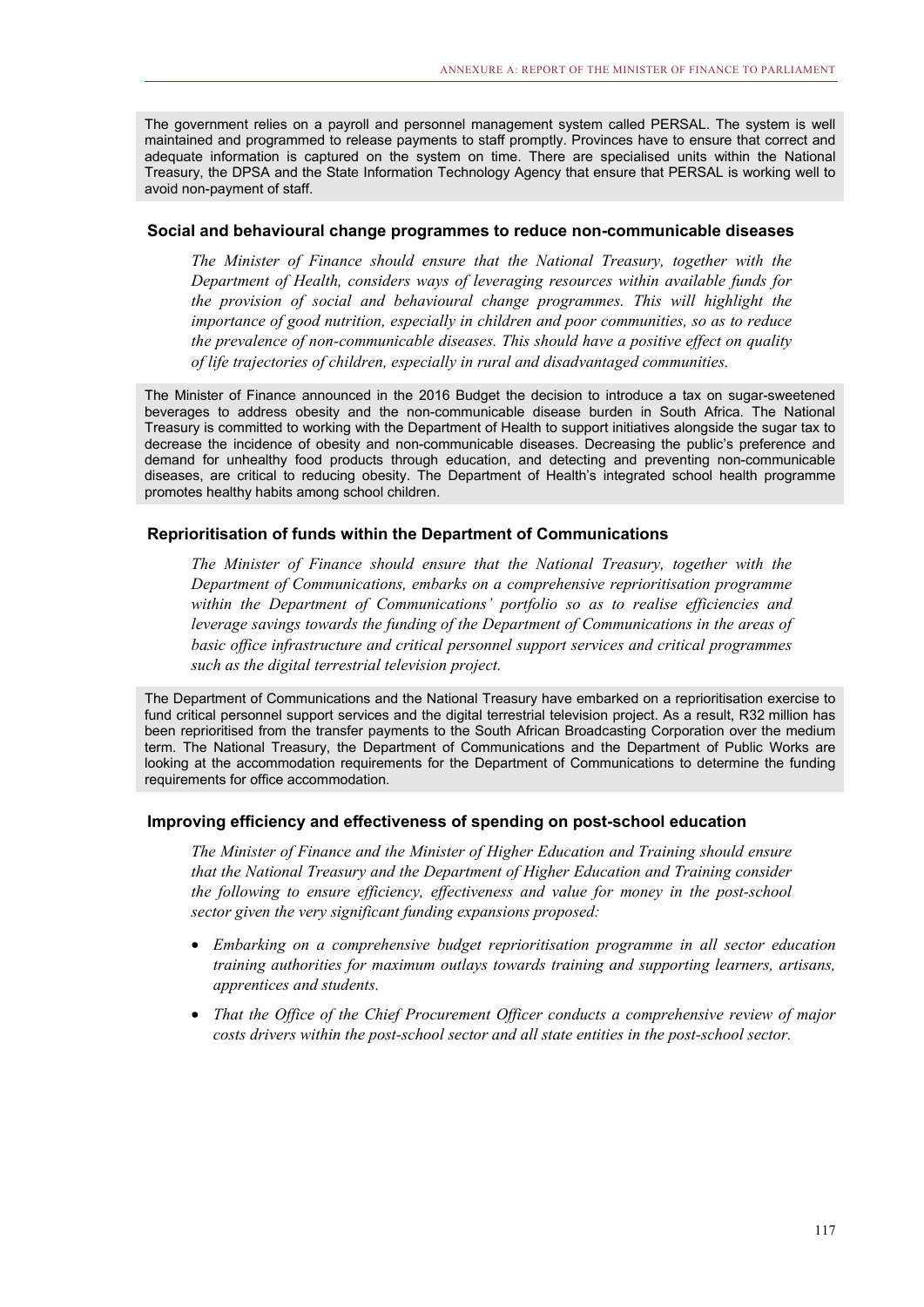Most of the highlighted items are tasks that are best undertaken by the Department of Higher Education and Training and the relevant public entities and institutions. For example, the department's Sector Education and Training Authorities Coordination Unit in the Skills Development Branch should drive the budget reprioritisation process in conjunction with the boards of the training authorities. The National Treasury is prepared to assist the department.

The Office of the Chief Procurement Officer will support the department on the best procurement approaches once it submits a request to the National Treasury for help with the review of major cost drivers in entities in the post-school sector.

# **Recommendations of the Standing Committee on Appropriations on the 2016 Adjustments Appropriation Bill**

# **Linking financial and non-financial information in expenditure reports**

*The Minister of Finance and the Minister of Planning, Monitoring and Evaluation should ensure that the National Treasury and the DPME consider developing and implementing systems for the compilation of consolidated quarterly reports combining financial and nonfinancial performance and present these jointly to the committee.* 

The National Treasury is reviewing the formats of the monthly and quarterly reports and will involve the DPME in the review process.

# **Alignment of budget and strategic planning within the National Treasury**

*The Minister of Finance should ensure that the National Treasury aligns and enhances its budget planning and strategic planning function to ensure that annual performance plans align with programme budget allocations.*

The National Treasury recognises the importance of coordinating and integrating planning, budgeting, implementation and monitoring functions. It continues to strengthen strategic planning and budgeting mechanisms. It works closely with the DPME to improve strategic planning capabilities within government and ensure that the sequencing of planning and budgeting is aligned, and performance reporting is enhanced to promote evidence-based decision making.

# **The filling of critical vacant posts within the National Treasury**

*The Minister of Finance should ensure that the National Treasury fills all critical vacant posts timeously.*

The National Treasury has frozen all unfunded vacant positions as part of its cost-containment measures. To ensure that service delivery is not negatively affected by this decision, a recruitment committee chaired by the Director-General was established. This committee meets regularly to assess all current vacancies and approve critical posts that need to be filled urgently. All the approved critical posts have been filled promptly, with a turnaround time of between four and five weeks, and a vacancy rate of 1.5 per cent as at 31 December 2016.

# **Recommendations of the Standing Committee on Appropriations on the 2016 Division of Revenue Amendment Bill**

# **In-year revision of conditional grant frameworks**

*The Minister of Finance should ensure that the National Treasury effects the proposed corrections to the conditional grant frameworks that were submitted together with the bill, in accordance with section 16(4) of the Division of Revenue Act (2016).* 

The corrections were implemented as recommended by Parliament.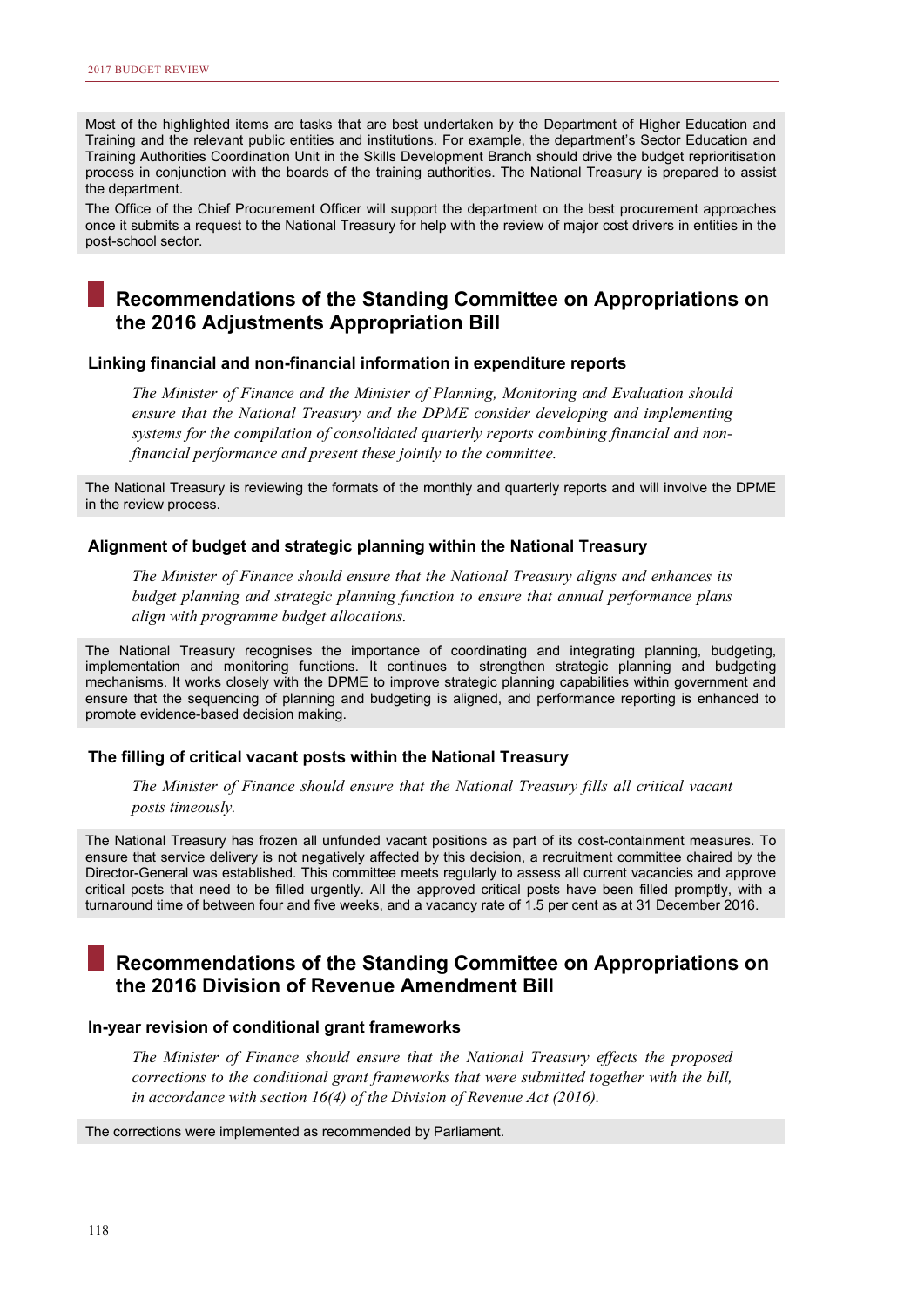# **Recommendations of the Select Committee on Appropriations on the 2016 Division of Revenue Amendment Bill**

# **The impact of reducing the bucket eradication programme grant**

*The National Treasury, in collaboration with the Department of Water and Sanitation, should provide further details to the committee on the municipalities and specific projects that will be affected by the reduction of the bucket eradication programme grant, as well as future plans for those projects.* 

Municipalities with reduced indicative allocations were allocated funds in the 2016 Budget to account for these reductions. In some cases, the projects will cost less than expected by the end of 2016/17, allowing the funds to be shifted to projects elsewhere. Furthermore, there have been delays due to changes in the scope of work and technical challenges, such as the need to upgrade bulk supplies or drill through more rock than anticipated. In these cases, it will not be possible to spend the planned amounts in 2016/17, so the funds are reprioritised to other projects where they can be spent. The bucket eradication projects not completed by the end of 2016/17 will be funded and completed through the *water services infrastructure grant* and the *regional bulk infrastructure grant* in 2017/18. Details of which projects in each of these grants are supporting the completion of bucket eradication projects will be provided to Parliament during hearings on the 2017 Division of Revenue Bill.

# **Recommendations of the Select Committee on Appropriations on the proposed division of revenue and the conditional grant allocations to provincial and local spheres of government as contained in the 2016 MTBPS**

# **Monitoring of spending on capital projects**

*The National Treasury should closely monitor spending on capital projects as well as provide guidance and support to sector departments and municipalities.* 

The recommendation is supported. The National Treasury and sector departments provide extensive support for grant design and monitoring. In addition, the Municipal Infrastructure Support Agent and sector departments have undertaken extensive work to ensure that municipalities have the capacity to map the infrastructure delivery cycle, which includes planning and making provision for infrastructure maintenance, repairs and replacement.

# **Review of the provincial equitable share formula**

*The National Treasury should ensure that the review process of the provincial equitable share formula, where applicable, factors in some of the concerns raised by provinces.* 

The recommendation is supported. The formula is being reviewed to determine whether its components remain responsive to the country's realities. Provincial treasuries form part of this task team and have raised the matters that are of importance to them.

# **Reduction of allocations to provincial and local government grants**

*The National Treasury should ensure that the proposed reductions in allocations to a number of provincial infrastructure grants do not compromise the NDP targets as expressed within the medium-term strategic framework. That is, the provision of an efficient, competitive and responsive economic infrastructure network. Furthermore, the National Treasury should ensure that the reduction and reprioritisation of funds do not compromise the long-term development goals as outlined in the NDP and should ensure that the proposed reductions in some local government conditional grants do not compromise the NDP targets as expressed within the medium-term strategic framework.*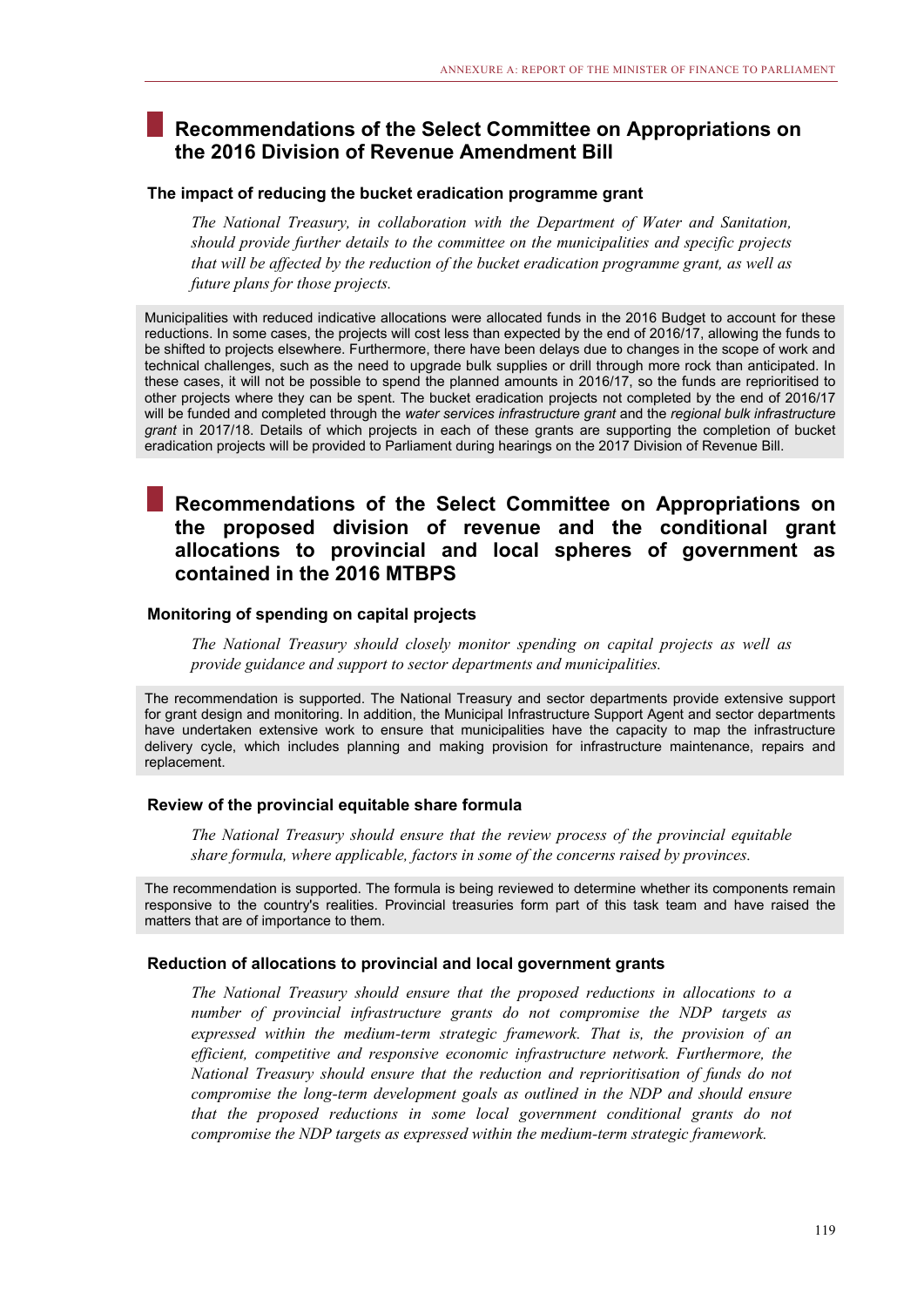Reductions have been proposed on various conditional grants to provincial and local governments. These are necessary to achieve fiscal consolidation and reprioritise funds to meet other government priorities aligned with the NDP. In determining the reductions made to each grant, past underperformance and potential efficiency gains were considered. Even after these reductions have been made, most major infrastructure grants to provinces and municipalities still grow over the medium term, and those to local government grow by at least 5 per cent per year over the 2017 MTEF period.

# **Prioritising basic services in local government**

*The National Treasury and municipalities should ensure that the funds added to the local government equitable share are used as planned. That is, to offset the cost pressures of bulk water and electricity.*

Section 227 of the Constitution specifies that local government is "entitled to an equitable share of revenue raised nationally to enable it to provide basic services and perform the functions allocated to it". The local government equitable share is therefore an unconditional allocation. However, Section 153 of the Constitution states that a municipality must manage its administration and budgeting and planning processes to give priority to the basic needs of the community. Municipalities are therefore expected to prioritise the provision of free basic services in their budgets. The National Treasury and provincial treasuries will ensure that this happens through budget benchmarking processes with municipalities.

# **Review of the local government equitable share formula**

*The announced plans to update the local government equitable share formula with the 2016 Community Survey data should be applied in such a manner that it has minimal negative impact on certain municipalities.*

The release of the 2016 Community Survey provided an opportunity to update the household numbers in the formula using the most recent data. The current model for estimating household numbers has proven to be broadly consistent with the Community Survey results in most cases. However, few municipalities will experience significant changes in their allocations as a result of these updates. The Budget Forum has endorsed a three-year phase-in to minimise the impact of allocation changes to these municipalities. In 2017/18, all municipalities are guaranteed to receive at least 95 per cent of the indicative allocation for the equitable share published in the 2016 division of revenue.

# **Improving the delivery of electrification and other basic services in metropolitan municipalities**

*The National Treasury should ensure that coordination between the delivery of electrification and other basic services is improved in cities by incorporating the integrated national electrification programme (municipal) grant allocations for metros into the urban settlements development grant.*

This recommendation is supported. The National Treasury will work with the Department of Energy and the Department of Human Settlements on incorporating the *integrated national electrification programme (municipal) grant* allocations for metropolitan municipalities into the *urban settlements development grant* for 2018/19.

# **Recommendations of the Select and Standing Committees on Finance on the 2016 Revised Fiscal Framework**

# **Managing the refinancing of maturing debt**

*The committees note that a significant amount of long-term government debt will start to mature in 2018/19 and recommend that the National Treasury plans effectively for that and reports to committees at the 2017 MTBPS.*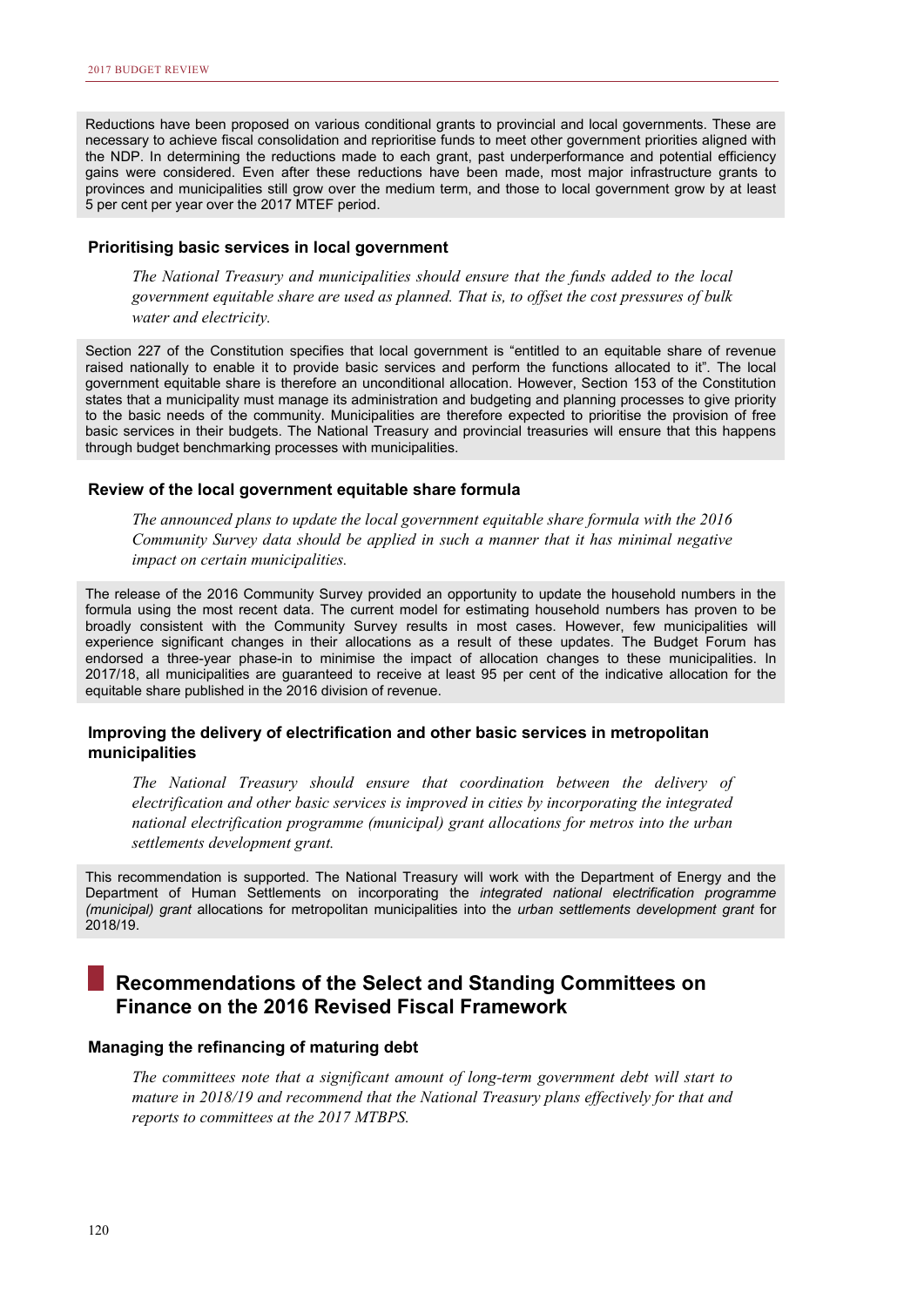In planning for the maturing debt over the period 2017/18 to 2020/21, the National Treasury introduced a bondswitch programme in 2014/15, exchanging shorter dated debt (bonds maturing over the period 2017/18 to 2020/21) for longer dated debt to address the high refinancing risk to the government debt portfolio. Of the R404.2 billion that was outstanding in maturing debt as at February 2015, R130.4 billion has been exchanged as at January 2017. In addition to the budgeted cash for repayment of maturing debt, the National Treasury will continue with the bond-switch auction programme to manage the refinancing of maturing debt.

# **Strengthening the social pact to improve economic growth**

*While recognising the difficulties, the committees recommend that the National Treasury and government as a whole intensify efforts at cooperation between government, Parliament, the private sector, trade unions and civil society to improve economic growth and create jobs.* 

The National Treasury supports the recommendation. Building cooperation between government, Parliament, the private sector, trade unions and civil society is a critical part of inclusive economic growth. The National Treasury continues to support and engage with such efforts wherever possible.

# **Increasing policy certainty in key sectors of the economy**

*The committees recommend that the National Treasury and government as a whole provide policy certainty in key economic sectors and aggressively implement policies aimed at stimulating growth and restoring consumer and business confidence.*

Confidence is critical in raising investment, employment and economic growth. The National Treasury is working to communicate government's efforts to increase policy certainty to local and foreign business and investor communities, international financial institutions and the South African public. The National Treasury has been spearheading coordination with business, unions and government on key initiatives such as agriculture, tourism and the YES Initiative. It continues to look for opportunities to encourage dialogue between the public and private sectors. In addition, the National Treasury debates policy with sister departments through the cluster process.

# **Leveraging resources to stimulate economic growth**

*The National Treasury, the Department of Economic Development and other departments should work on a programme to mobilise resources behind actions that stimulate economic growth. This should include leveraging resources in public institutions that have strong balance sheets, including development finance institutions, the Unemployment Insurance Fund and metropolitan municipal councils.*

Page 7 of the 2016 *Budget Review* and pages 17-21 of the 2016 MTBPS identify key areas of intervention that are expected to stimulate growth. Some of the interventions are already being implemented and receiving funding. Key infrastructure projects, for example, will receive R947.2 billion in government funding over the medium term. Government is working with business and labour to build a foundation for faster growth. The Presidential Business Working Group and the CEO Initiative are working together to support the economy. Investments in energy, transport and telecommunications will be catalysts for growth. As the custodian of the New Growth Path, the Department of Economic Development is working with the Industrial Development Corporation to strengthen industrialisation by focusing on sectors that have significant potential for economic growth. About R60 billion has been set aside over the medium term and the highest portion of this capital will be allocated to priority value chains such as metals and mining, and agro-processing and agriculture.

# **Linking medium-term spending proposals to government's nine-point plan**

*The Parliamentary Budget Office noted that the link between the medium-term spending proposals and the nine-point plan announced by government in the 2015 Budget Review are not obviously set out in the MTBPS. The committees agree with this and recommend that the National Treasury takes this into account in its 2017 Budget documents.*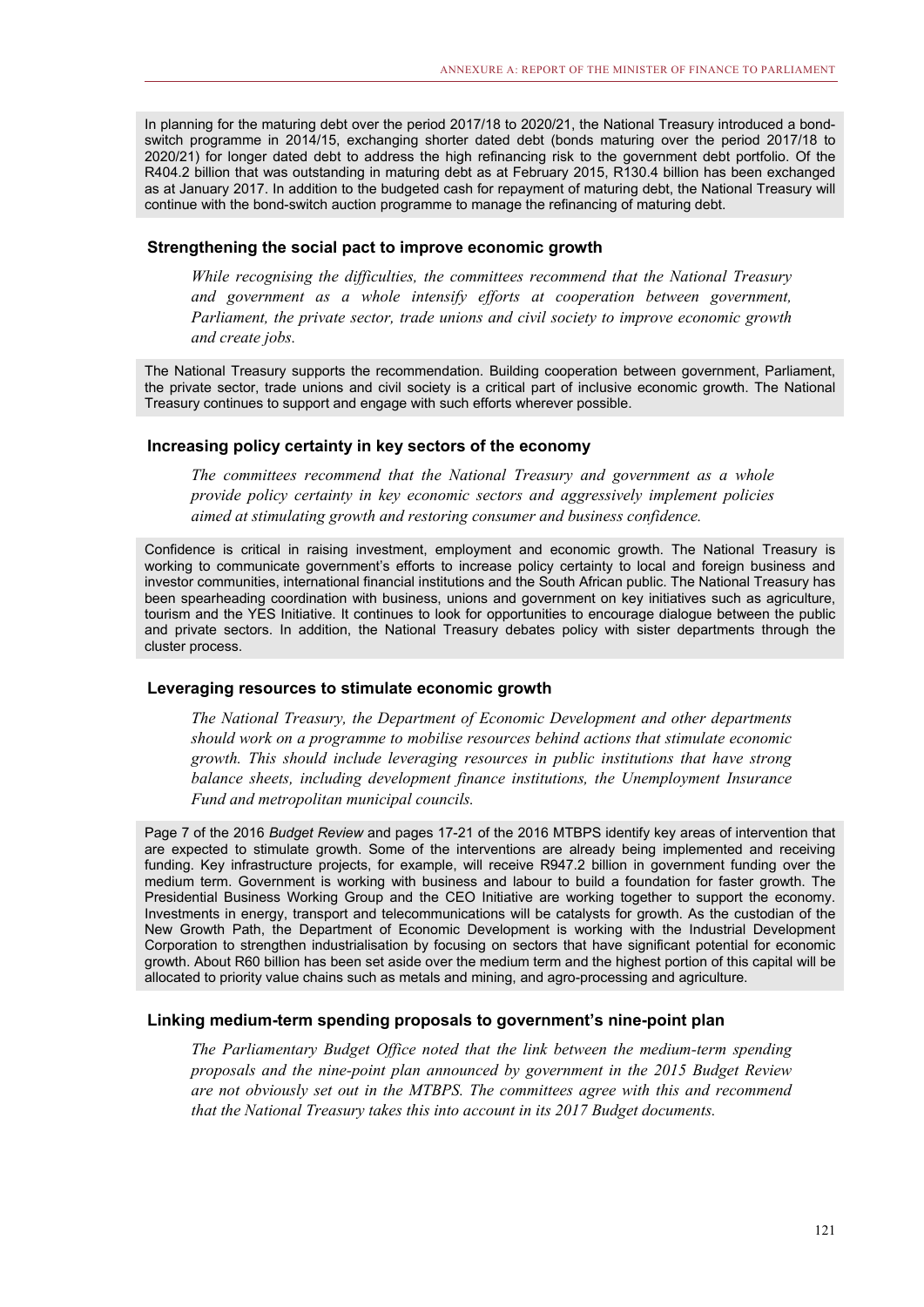Chapter 5 of the 2017 *Budget Review* sets out government's medium-term spending plans. The NDP and the medium-term strategic framework provide the broad framework in which budget allocations are made. Nevertheless, links with the nine-point plan, which is integrated into government policy planning, should also be clear. The National Treasury could make a specific presentation available for the consideration of the committee should this be deemed necessary.

# **Increasing allocations to economic services departments**

*The committees recommend that the National Treasury increase the allocation to economic affairs and will refer this to the Appropriations Committee to consider how this could be done.* 

The National Treasury agrees with the recommendation. However, due to the constrained fiscal framework, the scope for increasing allocations in any cluster, including that of economic affairs, is limited. New priorities are being funded by reprioritising funds in existing departmental baselines. Should the fiscal framework improve, increasing allocations to the economic cluster may be considered.

# **Effectiveness of government's job-creation initiatives such as the Jobs Fund**

*The committees recommend that the National Treasury evaluates the effectiveness of government's job-creation initiatives, including the Jobs Fund, in reducing the high rate of unemployment and prepare a comprehensive report for the committees by the end of the first quarter of 2017.*

The National Treasury has noted the committees' recommendation. The Jobs Fund's mandate is to co-finance projects that have the potential to contribute significantly to sustainable job creation. From inception to date, the fund has issued seven calls for proposals and managed a portfolio of 125 projects. Of these approved projects, 106 have been contracted with a grant allocation of R5.6 billion. As a result of this grant-funding project, partners have committed an additional R7.3 billion for job creation. These partners aim to deliver 136 069 new permanent sustainable jobs, place an additional 90 087 people into vacant positions and provide 224 089 training opportunities. The fund has gathered evidence on what works when designing programmes that accelerate the transition of unemployed women and youth from education to employment, and on successful enterprise development or business incubation programmes, including in the agricultural sector.

# **Reskilling of laid-off workers in the mining and steel industries**

*The committees recommend that the National Treasury give concerted attention to the Financial and Fiscal Commission's view that short- to medium-term job-creation initiatives focus on reskilling laid-off workers in the mining and steel industries through the skills levy and streamlining job-creation schemes to focus on a few selected strategic sectors.* 

The Unemployment Insurance Fund aims to prevent job losses and create conditions conducive for job retention in companies in distress through the Turnaround Solutions Programme implemented by Productivity SA. The training layoff scheme, financed by the National Skills Fund and the Unemployment Insurance Fund, is available to vulnerable workers who would otherwise have lost their jobs due to operational requirements. It is entered into voluntarily between the employer and affected employees. The scheme involves a temporary suspension of work so that workers can be sent for training. However, take-up has been poor. As a result, the department has simplified the procedures for accessing the scheme.

The government is also providing incentives and programmes to create jobs. To date, the Expanded Public Works Programme has created 4.2 million jobs of various durations and the Jobs Fund has created 132 748 jobs. The manufacturing incentive programme under the Department of Trade and Industry has created and sustained 200 000 jobs since its inception. The community work programme under the Department of Cooperative Governance and Traditional Affairs is also expected to create 744 369 jobs of varied duration over the medium term.

# **Increasing labour inspectors and the impact of the Expanded Public Works Programme on decent wages**

*The committees recommend that the National Treasury give serious attention to the Congress of South African Trade Unions' (COSATU's) recommendation that more labour inspectors be appointed by the Department of Labour and COSATU's concern regarding*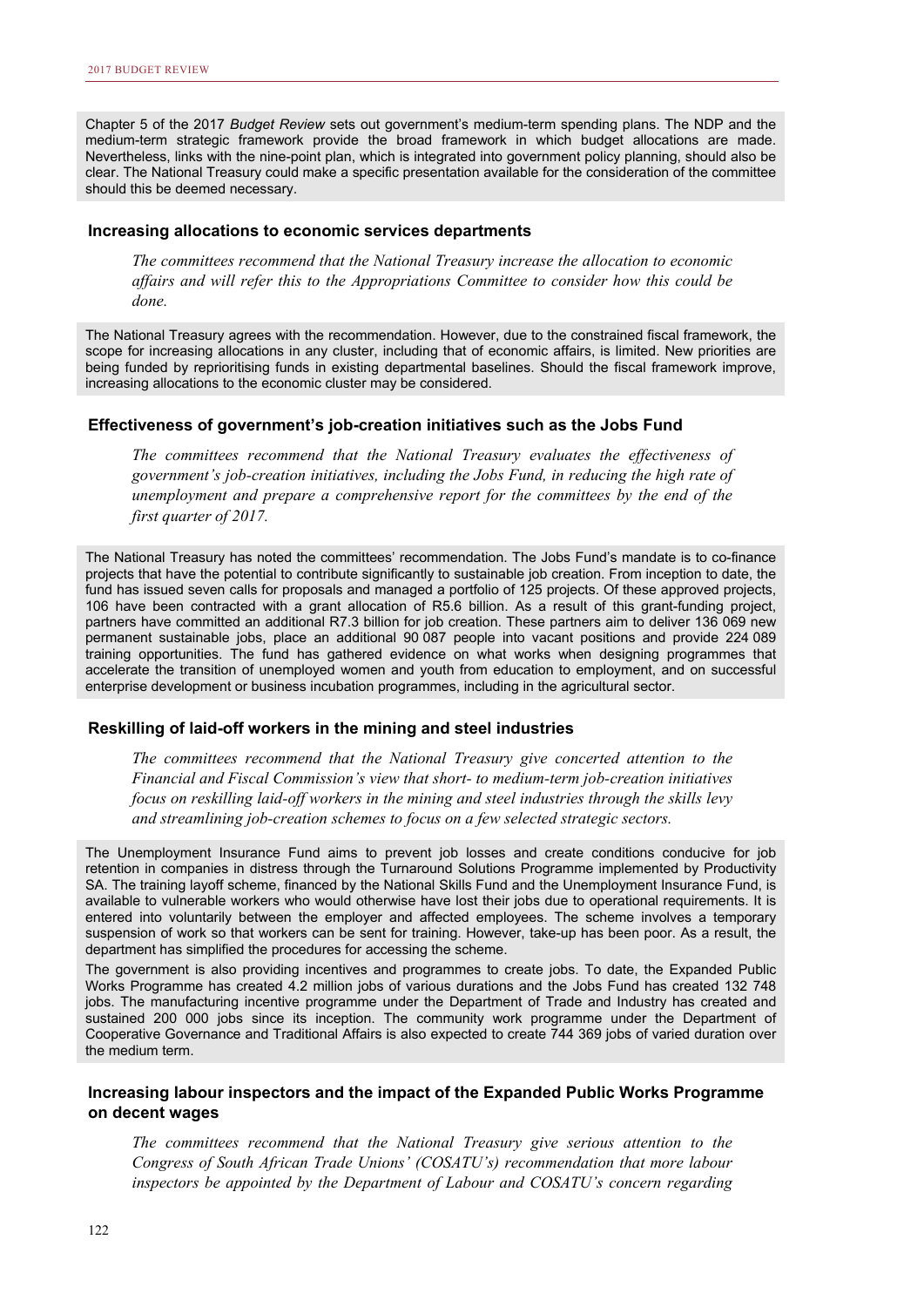*the unintended consequences of the Expanded Public Works Programme, which it argues has become a source of cheap labour for cash-strapped municipalities and departments.*

The baseline for labour inspectors is increased by R54.5 million in the 2017 MTEF period. No reductions were made to the number of labour inspector posts so that the Department of Labour could remain within the compensation ceiling. The department has faced challenges in the past in retaining inspectors and finding suitably specialised candidates because of the higher salaries offered by the private sector.

The Expanded Public Works Programme complies with the wage rates determined by the Department of Labour through the Minister of Labour's determination. The national and provincial departments of public works therefore closely monitor the implementation of the Minister of Labour's wage determination to ensure compliance.

# **The balance between spending restraint and tax increases**

*Government has rightly proposed that fiscal consolidation measures be balanced between spending restraint and tax increases. Government should ensure that the progressivity of the fiscal system is a key consideration in the tax measures to be proposed in the February Budget.* 

As in previous years, the 2017 Budget proposes both limitations of expenditure and increases in tax revenue to consolidate public finances. Tax revenue will increase by R28 billion in 2017/18 and the revenue will be raised in a progressive manner, as the largest revenue increase will arise from changes to the personal income tax system. High-income earners will face the largest increase in their tax liabilities. The progressivity of the tax amendments was carefully considered, as shown through the publication of the distributional impact of the personal income tax tables in Chapter 4 of the 2017 *Budget Review*. Additional revenues will be sourced through increases in dividends withholding taxes, excise duties and the fuel levy.

# **Shifting the composition of spending towards capital spending**

*While continuing to limit the growth of consumption spending and contain expenditure on non-essential goods and services, government should strive to increase its allocations to investment and capital spending. The National Treasury should provide further detail on the proposed financing facility for social infrastructure when the Minister of Finance tables the Budget in February.* 

Over the medium term, the total spending on infrastructure is R947.2 billion. Overall spending on infrastructure realises nominal growth of 4 per cent over the medium term. This confirms government's commitment to spending on public infrastructure. The proposed new budget facility for infrastructure finance is a budget reform that aims to improve planning, coordination and implementation capacity of public infrastructure projects. The new facility is discussed in Chapter 3 of the 2017 *Budget Review*.

### **Strengthening the oversight of state owned entities**

*The committees noted elevated risks associated with state-owned companies. Government guarantees have increased substantially in recent years, and a large share of state-owned company debts are denominated in foreign currencies. In order to improve monitoring of these risks, the National Treasury should table a quarterly report in Parliament, providing updates on guarantees extended, the extent of exposure against guarantees and the data on the portfolio of state-owned company assets.*

The National Treasury has a review and monitoring process for managing the risks related to government guarantees issued to state-owned companies. In terms of the monitoring aspect of this process, a quarterly report outlining the movement in both the quality and volume of the guarantee portfolio is prepared and reported to the Fiscal Liabilities Committee and the Minister of Finance. This report should be able to satisfy the requirements of the committees and will be tabled in Parliament every quarter as recommended.

*The committees recommend that the National Treasury strengthens oversight over South African Airways (SAA) and other state-owned entities to prevent defaults, return it to profitability and reduce pressure on the national fiscus and national debt. The committees will seek to exercise more effective oversight over SAA.*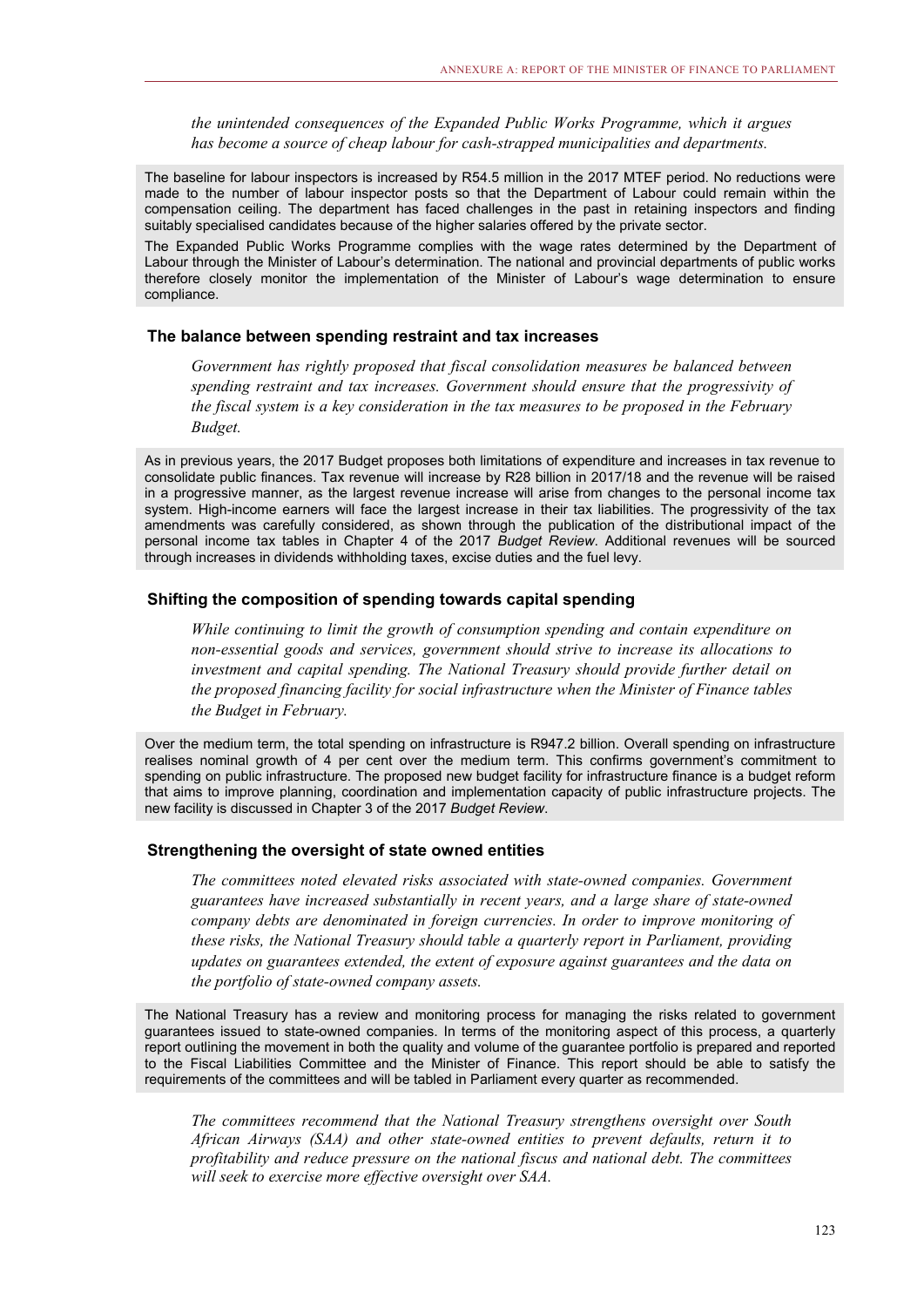A new SAA board was appointed in September 2016. The Minister of Finance tasked the board with a number of actions and these have been receiving urgent attention. These activities included the finalisation of the annual financial statements for 2013/14 and 2014/15, both of which were concluded before the end of September 2016. SAA faces liquidity constraints in the short to medium term and government has been working closely with the board to address this, while working towards the long-term financial and commercial sustainability of the airline.

With support from the National Treasury, SAA has secured funding to allow the board time to review and strengthen its turnaround plan, and take steps to stabilise the airline and return it to financial sustainability. The board is finalising the recruitment process for the chief executive officer and the chief financial officer positions so that recommendations can be submitted to the shareholder for consideration.

The Minister of Finance has stressed to the SAA board that urgent action is required for the airline to operate sustainably. This includes the board reviewing and strengthening the airline's strategy to accelerate the turnaround and to ensure its robustness in the context of increasing competition and volatility in the fuel price and exchange rates. During this "business unusual" period, SAA will remain under intense government oversight through weekly, monthly and quarterly meetings.

# **Measures to reduce lease costs**

*The committees recommend that the National Treasury, working with the relevant departments, seeks to reduce the huge spending on leases of buildings and infrastructure.* 

The Department of Public Works is considering ways to reduce lease costs. Application of the user-charge model, which has been developed by the Property Management Trading Entity, will enable the department to determine more accurately the cost of accommodation provided by the private sector, and use such knowledge as an instrument for negotiating more reasonable and affordable rentals. The department is also looking at providing accommodation using its own vast stock of immovable assets. Some of the buildings will need to be refurbished to bring them to the required standard for housing departments or entities, while in certain instances, like Statistics South Africa's offices in Salvokop, new buildings will be constructed.

### **Amendments to the Preferential Procurement Regulations**

*The committees recommend that the National Treasury processes amendments to the Preferential Procurement Regulations speedily to ensure that previously disadvantaged groups and small, medium and micro enterprises benefit significantly. Progress on this should be provided regularly to the committees.* 

The revised regulations were promulgated on 20 January 2017 and will be effective on 1 April 2017. The rollout of the revised regulations to practitioners, suppliers and oversight bodies such as parliamentary committees is still in the planning phase and is targeted for implementation from March 2017.

# **Funding for post-school education**

*The committees recommend that further allocations be considered for post-school education without prejudicing other key social programmes.* 

The 2017 Budget provides for additional allocations to the higher education sector through internal reprioritisation and baseline reductions, so ensuring increased allocations without affecting key social programmes and compromising expenditure limits. Further allocations to post-school education will have to be considered during the 2018 Budget process by the Ministers' Committee on the Budget.

### **Achieving norms and standards for basic school infrastructure**

*Equal Education is concerned that the 2016 MTBPS made no mention of basic school infrastructure and that there was insufficient funding to meet the norms and standards obligations. Equal Education suggests that the deadline of November 2016 might not be met. The committees recommend that the National Treasury respond to Equal Education's concern about this, and its other proposals, and will refer Equal Education's proposals to the Appropriations Committee.*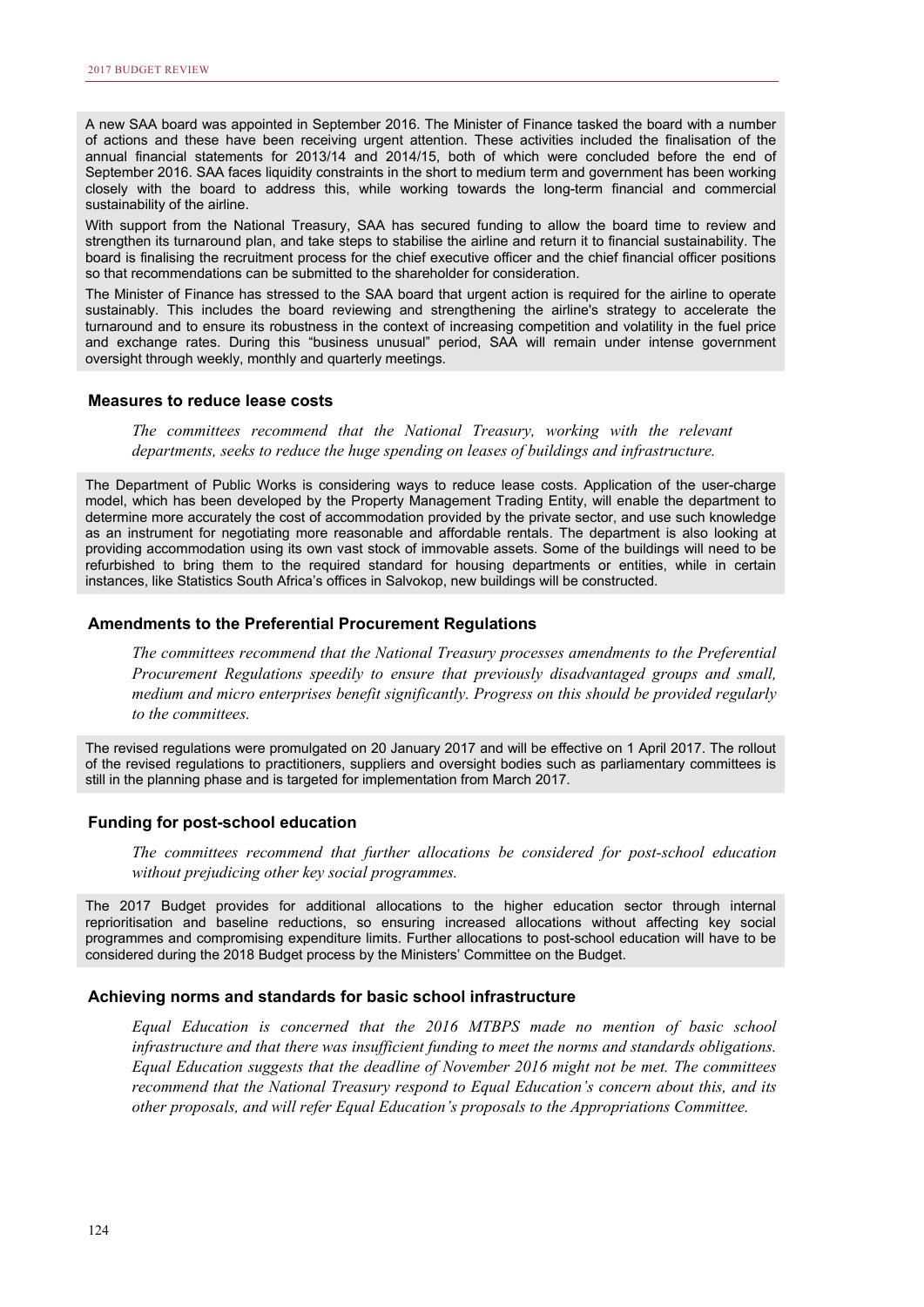The November 2016 deadline was not met, but that was not due to a lack of funding. The problems in the rollout of the *school infrastructure backlogs grant* relate to poor performance by some implementing agents. There are difficulties in replacing underperformers with new contractors who are reluctant to "fix" previous contractors' errors, and delays in finalising the merging and rationalisation of schools in the Eastern Cape. The National Treasury's reply to this recommendation was sent to the Standing Committee on Appropriations through the 2016/17 second quarter expenditure report for the Department of Basic Education.

# **Linking remuneration to performance in the public sector**

*A critical element of containing consumption spending will be measures to limit the growth of compensation budgets. South Africa needs a stronger dialogue about performance and pay in the public sector. The DPSA, the National Treasury and the DPME should report jointly to Parliament before the middle of 2017 on the issues and concerns regarding performance, remuneration policy and pay.* 

The National Treasury and the two departments are working on reforms for remuneration policy, performance and pay in the public service. Discussions with interested parties are taking place and a report will be tabled in Parliament.

# **Compliance with instruction notes on cost containment**

*The committees welcome the progress on cost containment but believe that more can be done. The committees also recommend that the National Treasury engages with the Auditor-General's office to explore the possibility of the Auditor-General's office conducting annual audits of the compliance of national and provincial departments, municipalities and public entities with costcontainment measures decided by the National Treasury and on reporting on these audits, which can be considered by parliamentary committees. The committees require the National Treasury to report on the possibilities of this at its first quarterly briefings of 2017.*

During September 2016, the National Treasury issued a revised Treasury Instruction on Cost Containment applicable to institutions that comply with the Public Finance Management Act (1999). This instruction aims to further reduce non-essential expenditure by introducing additional cost-containment measures, which include expenses on entertainment, advertising, newspapers and publications, and attendance at and the hosting of conferences. Cost-containment measures now cover more expenditure items. During April 2016, the National Treasury also issued a travel policy framework with measures to contain travel and accommodation costs.

During November 2016, the National Treasury also issued a revised Circular on Cost-Containment Measures on travel and accommodation for institutions that comply with the Municipal Financial Management Act (2003). The National Treasury is drafting regulations on cost-containment measures for these municipal institutions. These regulations will contain, among others, those measures that are currently contained in the circulars.

The National Treasury will engage the Auditor-General of South Africa on the possibility of including specific cost-containment expenditure items in annual audit plans. If agreement is reached on the items to be audited, the National Treasury will report annually to the committees on the outcomes of these audits. Feedback of the discussions with the Auditor-General of South Africa will be provided to the committees during the first quarterly briefings of 2017.

# **Compensation limits, prioritisation of critical posts in the health sector and progress on the implementation of national health insurance**

In these difficult times, government's commitment to sustain social spending is welcome. *However, the committee notes rising pressure on social budgets, particularly in the health sector. The National Treasury and the Department of Health should review the impact of limits on compensation spending for critical services for the poor, and guidelines that help provincial and district health authorities manage more constrained budgets should be developed.*